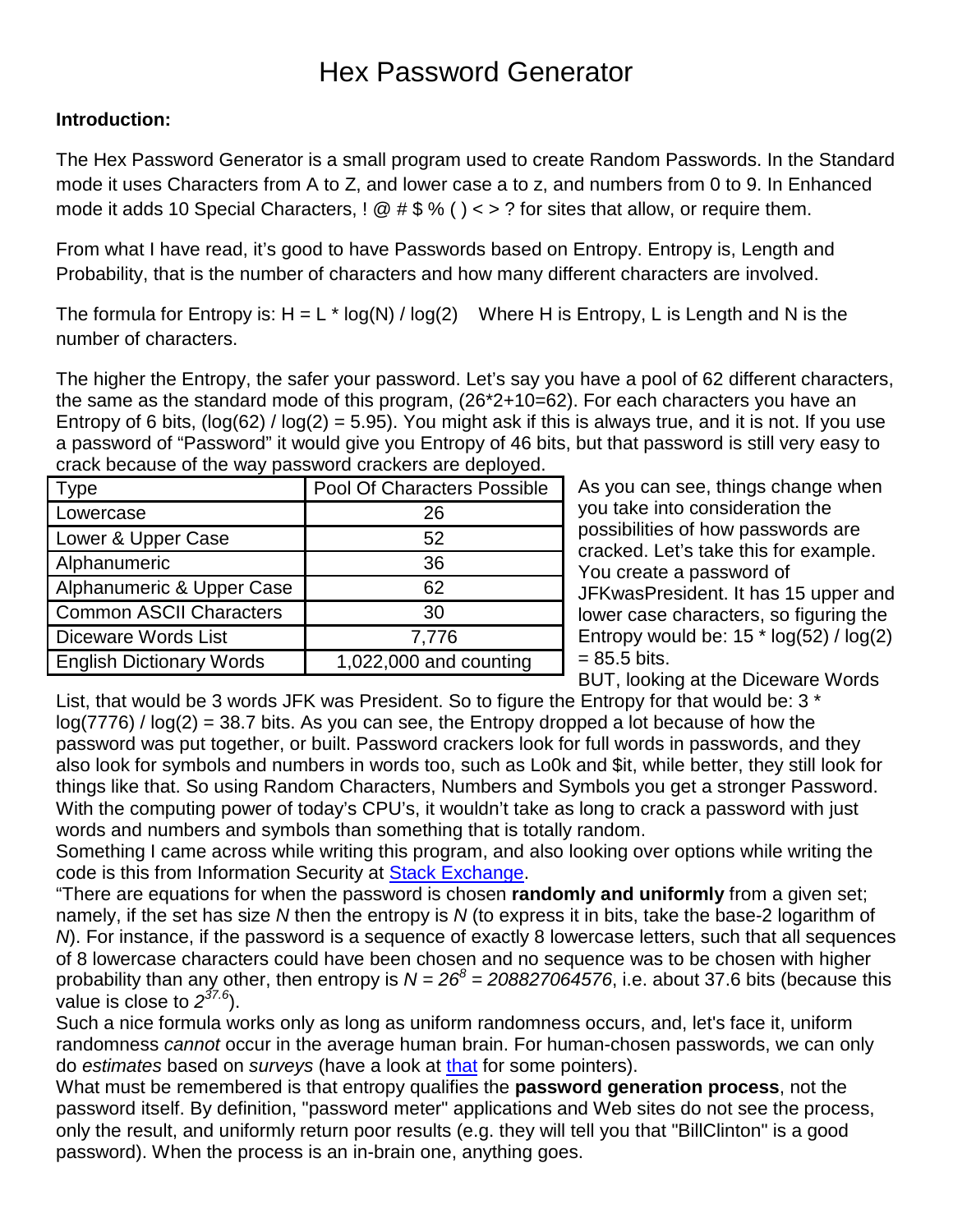(I generate my passwords with a computer, not with my head, and I encourage people to do the same.)"

That is the reason I wrote this program.

While there are other ways to come up with a Random Passwords, such as a Password Card found at: **PasswordCard.org**, I just found this a better way for me.

Since I didn't encrypt the passwords generated, it's best to store the passwords you generate on an external drive, such as a thumb drive or external hard drive that can be disconnected from your computer, and stored in a safe or another safe place.

## **The Program:**

The Hex Password Generator will allow you to have a password from 8 to 127 characters in length. You never want anything less than 8, and 127 is overkill for now.

| # of Characters | <b>Entropy Standard</b> | <b>Entropy Enhanced</b> |
|-----------------|-------------------------|-------------------------|
| 8               | 48                      | 49                      |
| 9               | 54                      | 55                      |
| 10              | 60                      | 62                      |
| 11              | 65                      | 68                      |
| 12              | 71                      | 74                      |
| 13              | 77                      | 80                      |
| 14              | 83                      | 86                      |
| 15              | 89                      | 93                      |
| 16              | 95                      | 99                      |
| 17              | 101                     | 105                     |
| 18              | 107                     | 111                     |
| 19              | 113                     | 117                     |
| 20              | 119                     | 123                     |

Here is a short list for this program that shows you the bits of Entropy for each mode. While the program itself has a built in Entropy meter, this gives you an idea of what that is all about.

This is the Hex Password Generator. When you are ready to use the program, you start by giving the password a Name, as this is so you know what the password belongs too. Password Length can be changed manually, or set in the Settings Menu, (to be covered later in this document). You can select the Password Type either Standard or Enhanced, and then you can Generate your Password. You can Save your Password to the file, and also copy to your clipboard to paste

| <b>A. Hex Password Generator</b>                        |                      |                         |                         | $\mathbf x$        |
|---------------------------------------------------------|----------------------|-------------------------|-------------------------|--------------------|
| <b>Settings</b><br>Help<br><b>File</b>                  |                      |                         |                         |                    |
| Password Length<br>12<br>Min 8 - Max 127                | <b>Password Name</b> |                         |                         |                    |
|                                                         |                      |                         |                         |                    |
| Select Password Type                                    |                      |                         |                         |                    |
| <b>Standard Password</b><br>$A7 + a7 + 0$ to 9          | Generate<br>Password | <b>Save</b><br>Password | Copy To<br>Clipboard    | Restore<br>Default |
| <b>Enhanced Password</b>                                | <b>Clear Name</b>    |                         | Is This Password Saved? | (6, 6)             |
| $\circledcirc$<br>Plus: $\frac{1}{2}$ @ # \$ % () < > ? | and Password         | $Entropy =$             | <b>bits</b>             |                    |
| Password Location: L:\Password Generator\Passwords      |                      |                         |                         |                    |

it into the site you're generating the password for. This will also tell you if the password has been saved or not, so that you know at a glance if you saved it.

If by chance you have changed the password location to an external drive, and you do not connect the drive before you start the program, you will first get this informational popup.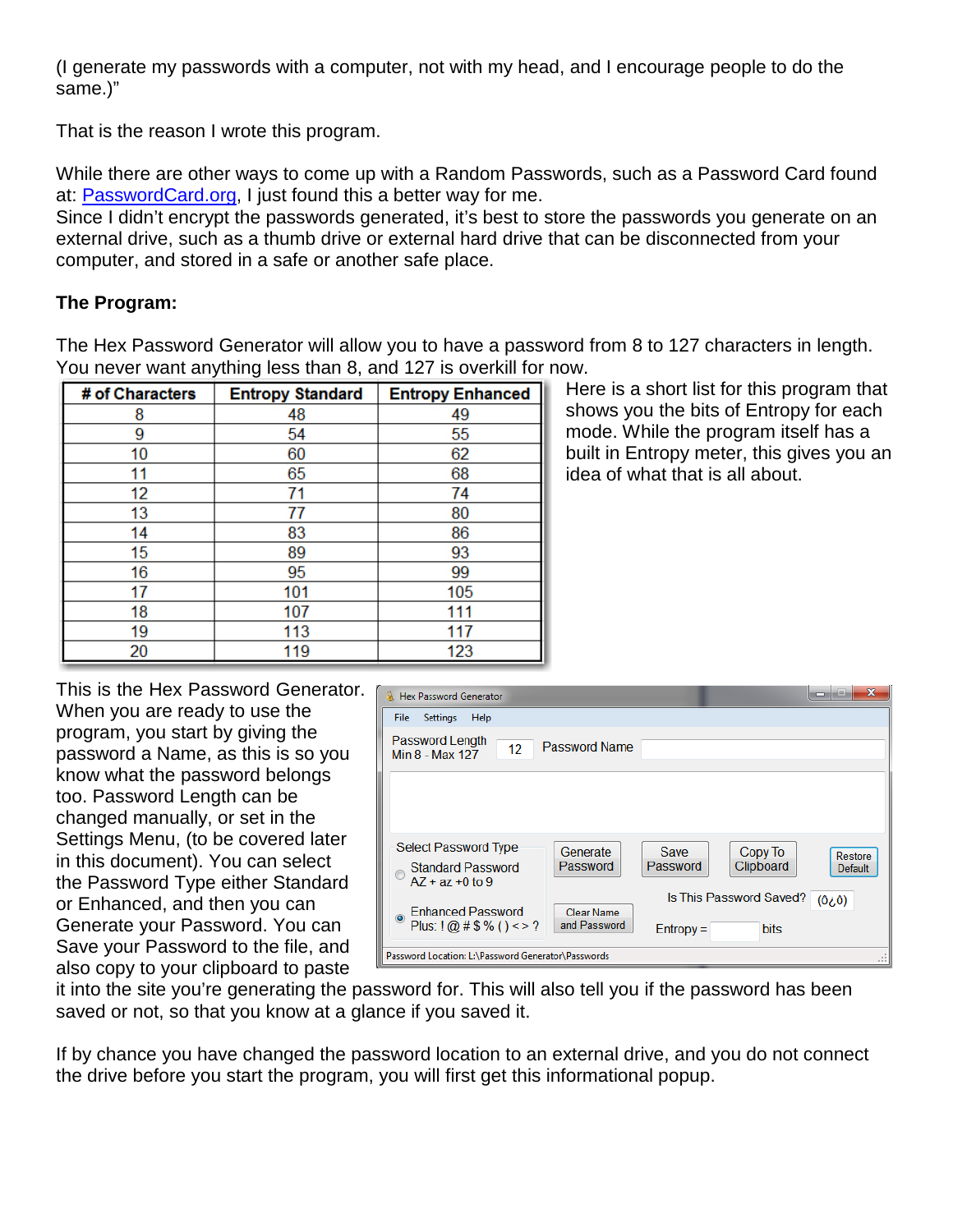

When you hit OK, the program will start up as normal. You will still be able to generate passwords, but you can't save them until the external drive is connected and ready for use. The Password Location is listed at the bottom of the program in the Status Bar. (See Program picture above)

Because Passwords are of such importance, if you didn't name your password, the program will remind you, but you can still save the password without a name. If you hit "Yes", you will be taken back to the program without saving the password, and you can enter a name for the password, and if you hit "No" the password will be saved without a Name.



 Likewise, if you generated a password, and didn't save it and try to Exit the program, you will get a warning letting you know you are about to lose your password. Hitting "Yes will take you back to the program and cancel the closing so you can save your password, and hitting "No" will Exit the program without saving your password.

It may seem that there are a lot of Question and Warnings popup windows in this program, but they are there only for the protection of the generated passwords, and so you don't lose a password you created and used with this program.

Configure:

| <b>a</b> Configure Save Data                                     |                                     |                             |  |  |
|------------------------------------------------------------------|-------------------------------------|-----------------------------|--|--|
| Exit                                                             |                                     |                             |  |  |
| Select Drive and Folder Location                                 |                                     |                             |  |  |
| Click Here To Select The Folder You Want To Hold Your Passwords! |                                     |                             |  |  |
| L:\Password Generator\Passwords                                  |                                     |                             |  |  |
| Number Of Characters                                             |                                     | <b>Select Password Type</b> |  |  |
| 15                                                               |                                     | Standard Passwords          |  |  |
|                                                                  | Save Changed<br><b>Startup Data</b> | <b>C</b> Enhanced Passwords |  |  |

Under the "Settings" on the menu bar, you will find "Configure". Clicking on Configure will bring up this Window. Here you can set your Password Folder location, and the number of characters, and what password type you want to start the program with. Each time you start up the program, it will use these settings. In the program itself, you can always change the password type and number of characters, but not the location of where you store the saved passwords. You

don't have to worry about your password file when you change the location as your password file is moved to the new location when you hit the Save Changed Startup Data. If the current folder is on an external drive, and you try to change the location without having the drive connected and ready for use, you will get a warning letting you know about it. It will give you the option of changing the location without moving your old password file. That is not a good idea, and if you chose to change the location without moving the old password file, then you start a new password file with your next saved password. The main thing to remember is that if you use an external drive, you always want your password drive connected and ready to use when starting up this program. Things go much smoother when everything is in place and ready for new passwords.